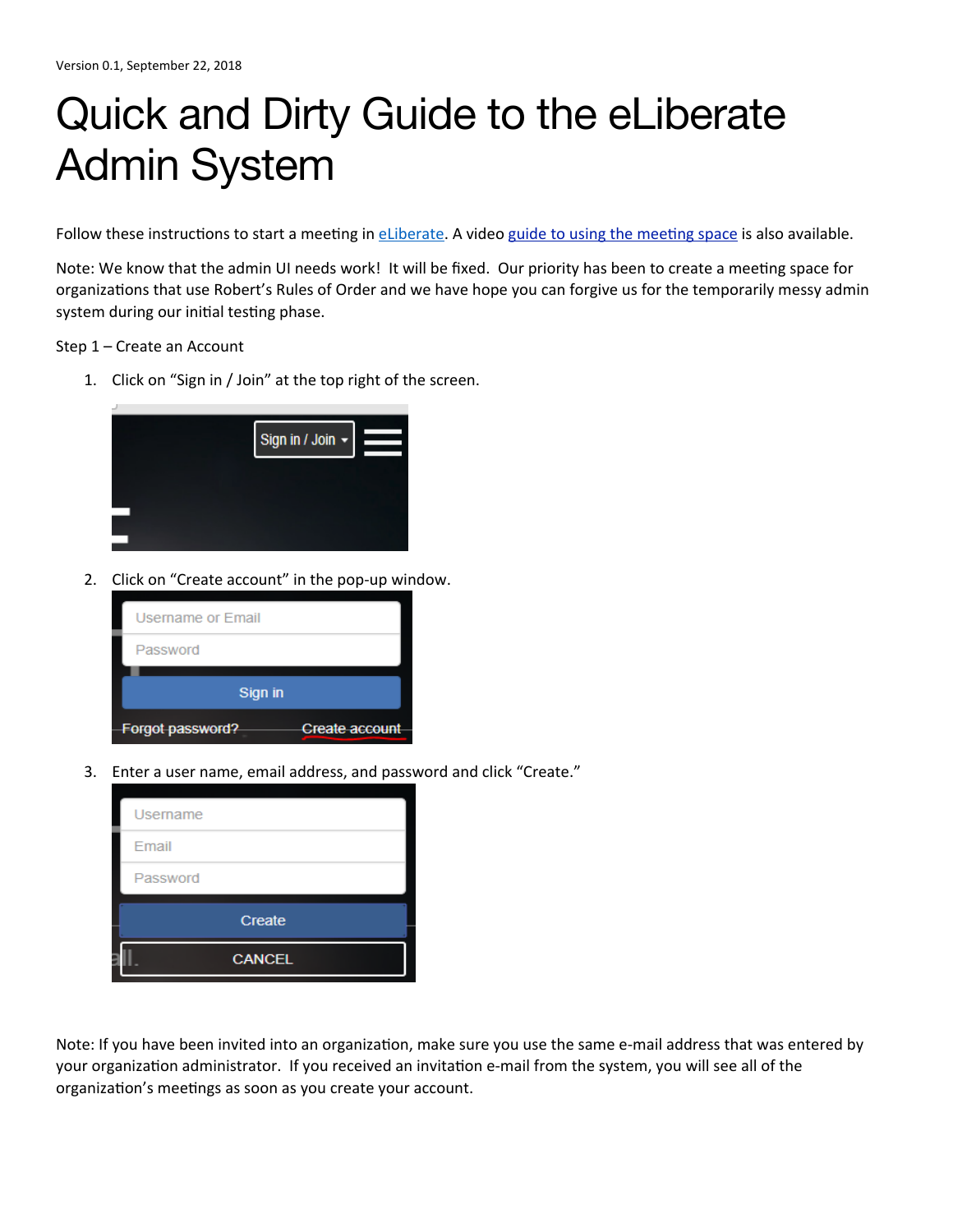## Step  $2$  – Create an Organization

- 1. Make sure you are logged in.
- 2. Click the "Menu" icon at the top right of the page.



3. Click on "Organizations."



4. Enter your organization's name in the table at the top of the page and click "Save."

| m ORGANIZATIONS           |                              |             |  |  |  |
|---------------------------|------------------------------|-------------|--|--|--|
| <b>View Details</b>       | <b>Organization Name</b>     |             |  |  |  |
| ⋿                         | <b>Public Sphere Project</b> |             |  |  |  |
| Create a New Organization | <b>Test Organization</b>     | <b>SAVE</b> |  |  |  |

5. Click the "edit" button to the left of the new Organization entry in the table.



6. Add members to your organization by entering their Email address into the text box under the "Invite a User" header and choose a role (sorry about the white text on the white drop-down list. This will be fixed soon.)



Note: Your organization must always have at least one administrator. The user that creates the organization is assigned that role. A Chairperson is considered an administrator. You must also always have at least one chairperson user account as they are essential for running the meeting room space.

7. Once invited, users are added to the "Members Without eLiberate Accounts" table.

| <b>MEMBERS WITHOUT ELIBERATE ACCOUNTS</b> |             |  |  |  |
|-------------------------------------------|-------------|--|--|--|
| <b>E-Mail</b>                             | Role        |  |  |  |
| test@eliberate.com                        | Chairperson |  |  |  |

- 8. Once they have an account, they will be added to the "Membership" table. You can change a user's role any time by clicking the dropdown list in the "Role" column of the "Membership" table.
- 9. Close the menu by clicking the large X at the top right of the page.

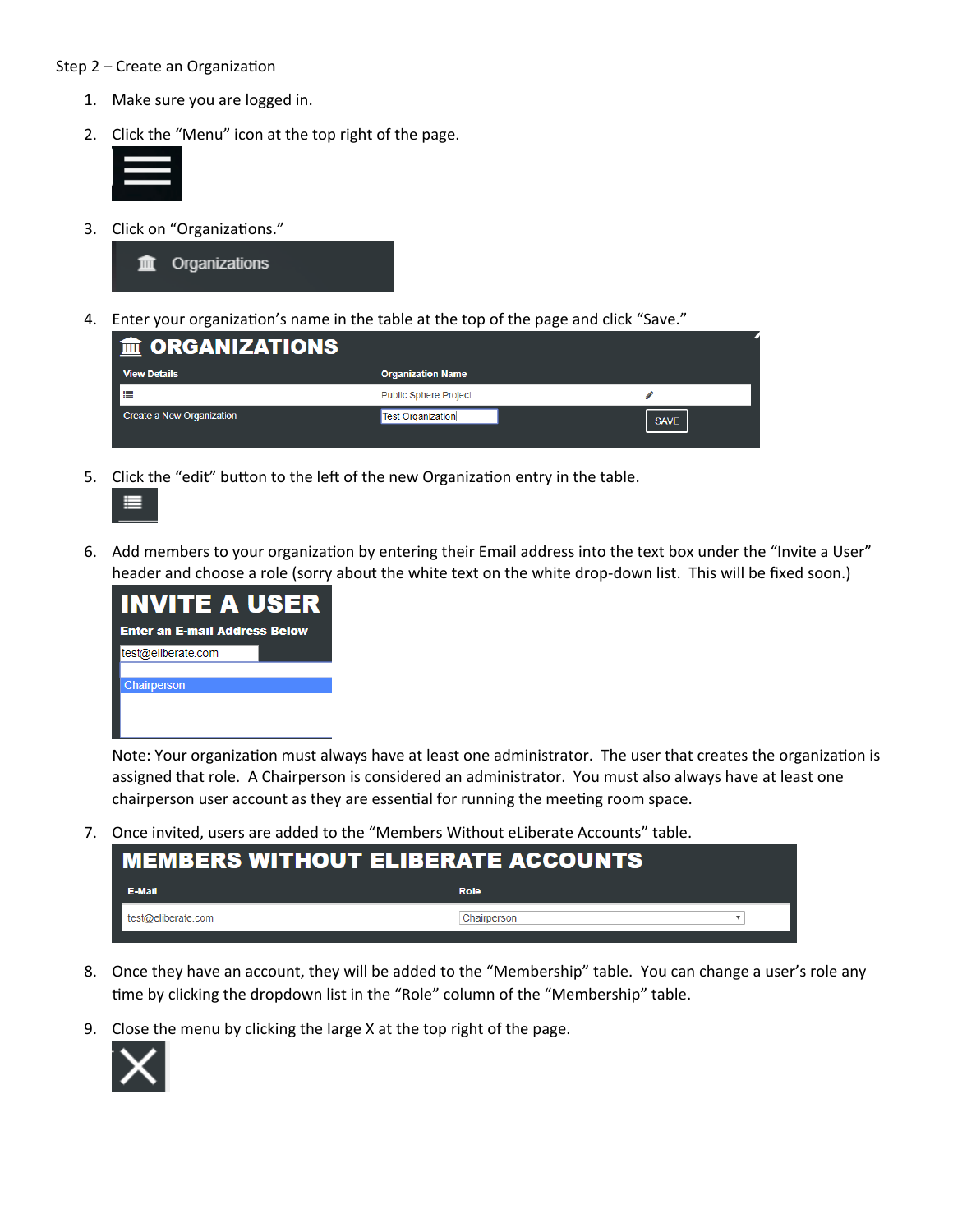## Step  $3$  – Create a meeting

1. Click the "Menu" icon at the top right of the page.



2. Click on the "Meetings" menu item.



3. Enter the title of the meeting, the start and end date, and select "Robert's Rules of Order" from the "Rule Set" drop down.

| <b>Meeting</b><br><b>Title</b> |               |             |               |                 | 业             |
|--------------------------------|---------------|-------------|---------------|-----------------|---------------|
|                                | <b>Starts</b> | <b>Ends</b> | <b>Status</b> | <b>Rule Set</b> | Agenda        |
| <b>New</b>                     |               |             |               |                 | <b>Submit</b> |
| Meeting                        |               |             |               |                 |               |
|                                |               |             |               |                 |               |

 $*$  **Note: This UI is very buggy right now**. Note that the first text box next to the "New meeting" label is the "Meeting Title" textbox, followed by the "Starts" date and time fields. Also, the "Starts," "Ends," and "Rule Set" fields are set to a white font.

- 4. Click "Submit."
- 5. Refresh the page (I know, another bug) and go back to the "Meetings" page.

Note: If you are a member of multiple organization in eLiberate, you must first go to the "Organization" page and click the "Details" icon next to an organization at the top of the page in order for the "Meetings" page to work properly.



6. The meeting you creates will be displayed in the "Meetings" table.

| <b>Meeting</b>  |                      |                      |               |                        |                     |
|-----------------|----------------------|----------------------|---------------|------------------------|---------------------|
| Title           | <b>Starts</b>        | <b>Ends</b>          | <b>Status</b> | <b>Rule Set</b>        | Agenda              |
| Test<br>Meeting | Jan 9, 2018, 8:00 AM | Jan 9, 2018, 9:00 PM | Not Started   | Roberts Rules of Order | <b>Agenda Items</b> |
|                 |                      |                      |               |                        | Add Agenda Item     |
|                 |                      |                      |               |                        | Add                 |

7. Create agenda items by entering the agenda text in the "Add Agenda Item" text box then clicking "Add." Note: There is a bug with this feature. When you click "Add," it should display the agenda item in the "Agenda Items" sub-table, but you must refresh the page for them to appear. They are saved, however, so do not click "Add" multiple times or you will end up with multiple agenda items. Also, the "Edit" buttons do not work right.